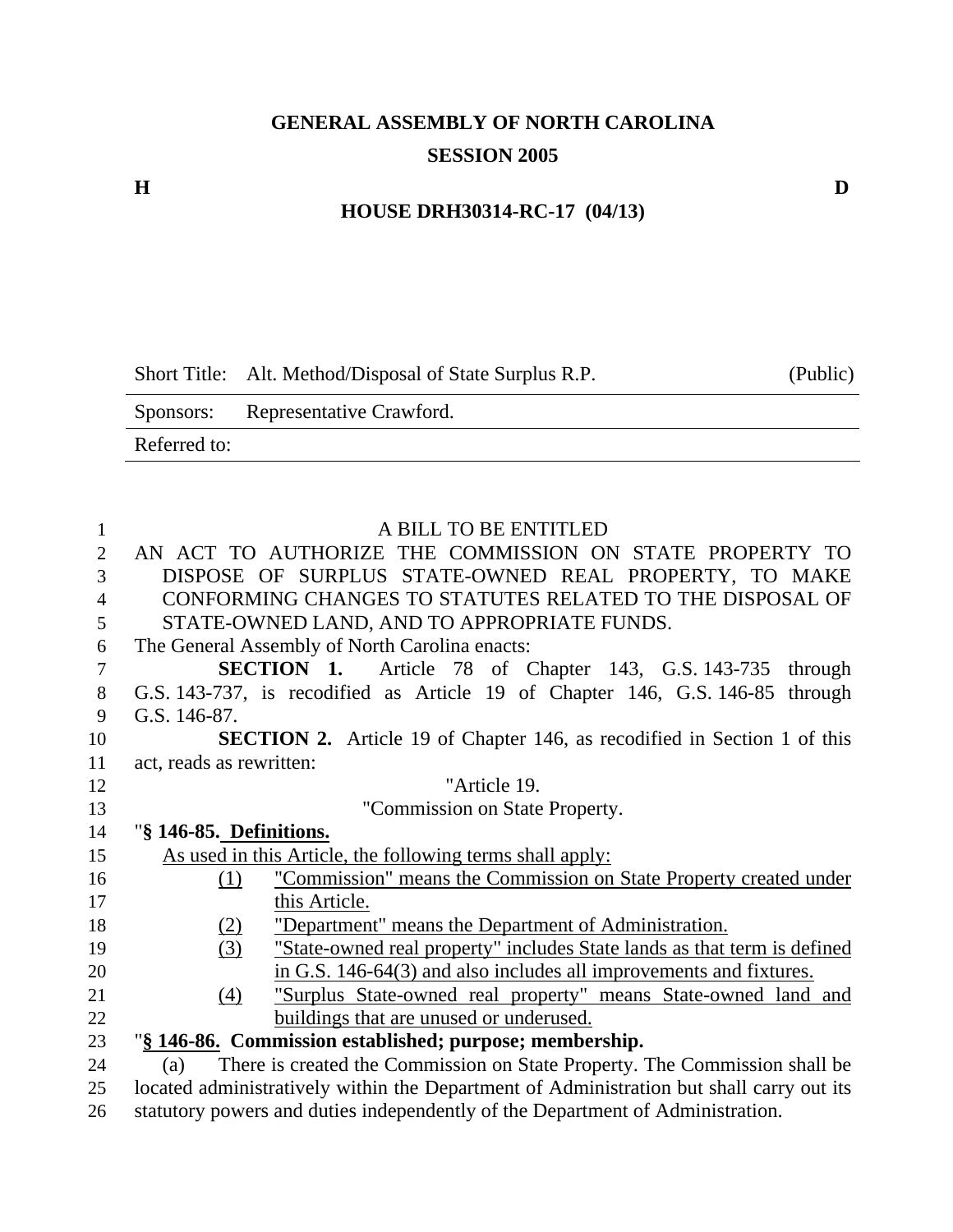| 1              | The purpose of the Commission is to identify and dispose of State owned<br>$\left( \text{a1}\right)$              |  |  |
|----------------|-------------------------------------------------------------------------------------------------------------------|--|--|
| $\overline{2}$ | surplus State-owned real property that is $(i)$ both surplus and suitable for sale on the                         |  |  |
| 3              | private market or (ii) suitable for sale and leaseback and to make recommendations                                |  |  |
| 4              | concerning the disposition of the property-market. The Commission shall consult with                              |  |  |
| 5              | real estate salespersons and salespersons, real estate brokers, real estate appraisers, and                       |  |  |
| 6              | other knowledgeable persons in determining its recommendations.                                                   |  |  |
| $\tau$         | The Commission shall consist of 16 members appointed as follows:<br>(b)                                           |  |  |
| 8              | Eight members shall be appointed by the General Assembly upon the<br>(1)                                          |  |  |
| 9              | recommendation of the Speaker of the House of Representatives,                                                    |  |  |
| 10             | including one of whom shall be designated as cochair.                                                             |  |  |
| 11             | Eight members appointed by the General Assembly upon the<br>(2)                                                   |  |  |
| 12             | recommendation of the President Pro Tempore of the Senate, including                                              |  |  |
| 13             | one member who shall be designated as cochair.                                                                    |  |  |
| 14             | The members appointed to the Commission shall be chosen from among individuals                                    |  |  |
| 15             | who have the ability and commitment to promote and fulfill the purposes of the                                    |  |  |
| 16             | Commission, including individuals who have expertise in the fields of real estate,                                |  |  |
| 17             | property development, and other related fields. The appointing authorities shall each                             |  |  |
| 18             | consider appointing at least one real estate salesperson or broker and one real estate                            |  |  |
| 19             | appraiser to the Commission.                                                                                      |  |  |
| 20             | No member of the Commission may be a member of the Senate or of the House of                                      |  |  |
| 21             | Representatives. No member or a person of the member's immediate family or business                               |  |  |
| 22             | with which the member is associated shall be involved in or benefit from any sale of                              |  |  |
| 23             | State-owned property under this Article.                                                                          |  |  |
| 24             | The terms of four of the initial members appointed pursuant to subdivision<br>(c)                                 |  |  |
| 25             | $(b)(1)$ of this section and four of the initial members appointed pursuant to subdivision                        |  |  |
| 26             | $(b)(2)$ of this section shall be for one year. The terms of the remainder of the initial                         |  |  |
| 27             | members shall be for two years. Subsequent terms of all members shall be for two                                  |  |  |
| 28             | years.                                                                                                            |  |  |
| 29             | Initial terms shall commence on August 15, 2004.                                                                  |  |  |
| 30             | The Commission shall meet at least once a quarter and may meet at other<br>(d)                                    |  |  |
| 31             | times upon the call of the cochairs. A majority of the members of the Commission shall                            |  |  |
| 32             | constitute a quorum for the transaction of business. The affirmative vote of a majority of                        |  |  |
| 33             | the members present at meetings of the Commission shall be necessary for action to be                             |  |  |
| 34             | taken by the Commission.                                                                                          |  |  |
| 35             | The Commission cochairs may establish subcommittees for the purpose of<br>(e)                                     |  |  |
| 36             | making special studies pursuant to its duties and may appoint non-Commission                                      |  |  |
| 37             | members to serve on each subcommittee as resource persons. Resource persons shall be                              |  |  |
| 38             | voting members of the subcommittee and shall receive subsistence and travel expenses                              |  |  |
| 39             | in accordance with G.S. 138-5 and G.S. 138-6.                                                                     |  |  |
| 40             | The Commission shall hire its professional and clerical staff.<br>(f)                                             |  |  |
| 41             | The Commission shall adopt rules for the administration of this Article,<br>$\left( \frac{\mathbf{p}}{2} \right)$ |  |  |
| 42             | including rules regarding the participation of real estate salespersons and real estate                           |  |  |
| 43             | brokers.                                                                                                          |  |  |
| 44             | "§ 146-87. Duties-Powers and duties of the Commission.                                                            |  |  |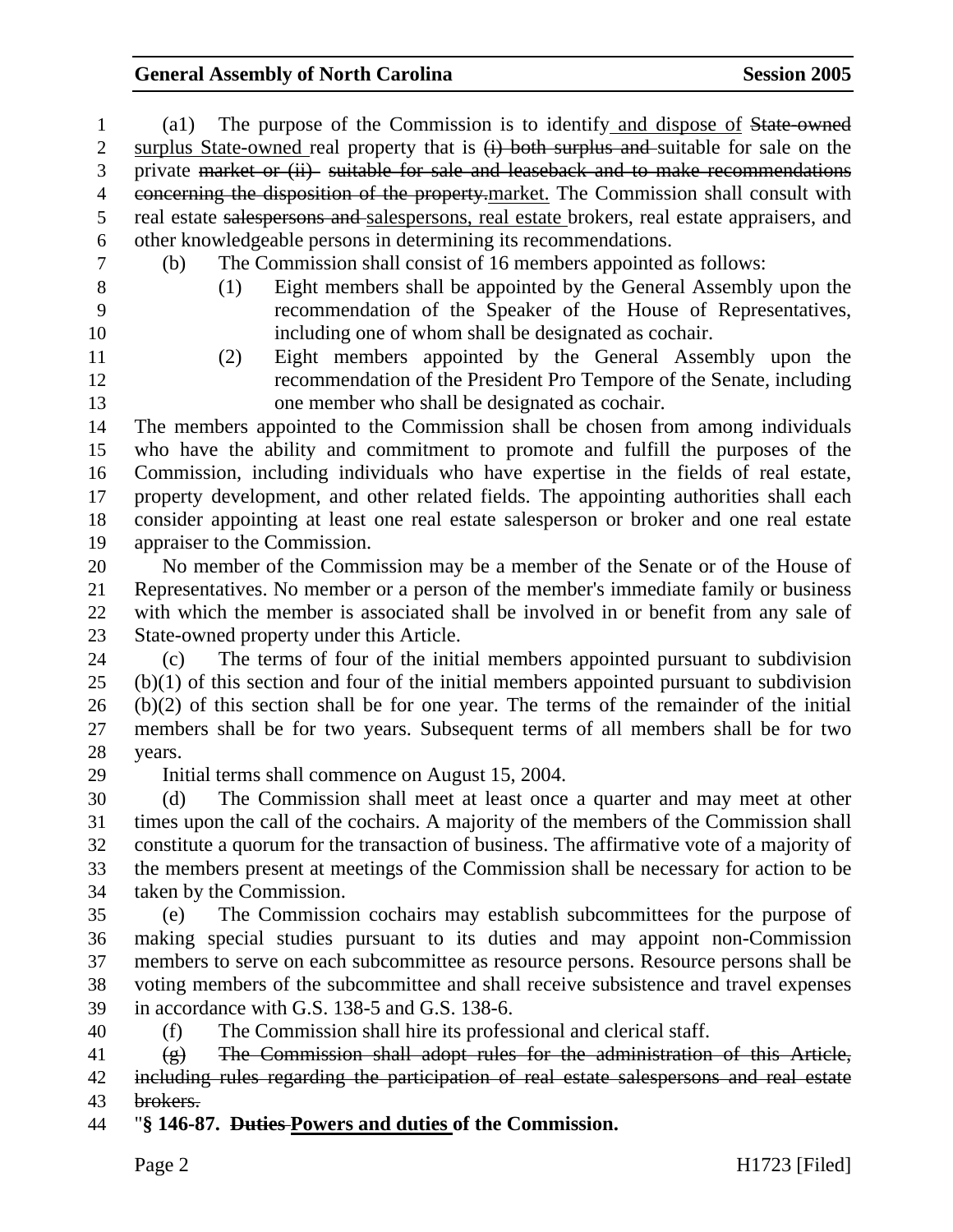| 1              | (a) | The Commission on State Property shall: shall have the authority to:                                |    |
|----------------|-----|-----------------------------------------------------------------------------------------------------|----|
| $\overline{2}$ |     | Adopt rules for the administration of this Article, including rules<br>(1)                          |    |
| 3              |     | regarding the participation of real estate salespersons and real estate                             |    |
| $\overline{4}$ |     | brokers as well as issues related to dual agency and buyer's agents, a                              |    |
| 5              |     | process for determining when State-owned real property is surplus, a                                |    |
| 6              |     | process for submitting proposals to the Department of Administration                                |    |
| $\tau$         |     | as required in G.S. 146-88(a), and a mechanism for consulting with the                              |    |
| 8              |     | State agencies regarding properties that have been identified as surplus                            |    |
| 9              |     | and suitable for sale.                                                                              |    |
| 10             |     | Enter into contracts for services that are necessary to implement its<br>(2)                        |    |
| 11             |     | responsibility for disposing of surplus State-owned real property. The                              |    |
| 12             |     | services may include appraisals, building inspections, environmental                                |    |
| 13             |     | assessments, property surveying, and listing contracts.                                             |    |
| 14             |     | $\left(\frac{1}{3}\right)$ Adopt guidelines to ensure the participation of real estate salespersons |    |
| 15             |     | and real estate brokers in its work and to encourage real estate                                    |    |
| 16             |     | salespersons and real estate brokers to examine the State's real                                    |    |
| 17             |     | property inventory to ascertain which and to provide information to the                             |    |
| 18             |     | Commission regarding which properties are either surplus may                                        |    |
| 19             |     | constitute surplus State-owned real property and arethat is suitable for                            |    |
| 20             |     | sale or are suitable for sale and leaseback.sale.                                                   |    |
| 21             |     | $\frac{2}{(2)(4)}$ Notify each North Carolina licensed real estate salesperson and real             |    |
| 22             |     | estate broker in the State that the Commission will consider                                        |    |
| 23             |     | recommendations from real estate salespersons and brokers on State                                  |    |
| 24             |     | surplus State-owned real property that is suitable for sale or sale and                             |    |
| 25             |     | leaseback.sale.                                                                                     |    |
| 26             |     | $\left(\frac{3}{5}\right)$ Consider recommendations from real estate salespersons and brokers       |    |
| 27             |     | and the general public. Notwithstanding any other provision of this                                 |    |
| 28             |     | Article, no real estate salesperson or broker may recommend more                                    |    |
| 29             |     | than five properties.                                                                               |    |
| 30             |     | $\left(\frac{4}{6}\right)$ Develop and make recommendations to the Department                       | of |
| 31             |     | Administration, the Governor, and the Joint Legislative Commission                                  |    |
| 32             |     | on Governmental Operations on State surplus State-owned real                                        |    |
| 33             |     | property that is (i) both surplus and suitable for sale or (ii) suitable for                        |    |
| 34             |     | sale and leaseback and report its recommendations to the Department                                 |    |
| 35             |     | of Administration, the Governor, and the Joint Legislative                                          |    |
| 36             |     | Commission on Governmental Operations. sale.                                                        |    |
| 37             | (b) | All State agencies shall provide any and all information requested by the                           |    |
| 38             |     | Commission that is related to the actual or potential use of the real property by the               |    |
| 39             |     | agency in order that the Commission has accurate, complete, and timely information                  |    |
| 40             |     | with which to develop the recommendations authorized under this subdivision.                        |    |
| 41             |     | "§ 146-88. Recommendations to Department; disposition of property.                                  |    |
| 42             | (a) | Within three business days following the first meeting during which the                             |    |
| 43             |     | Commission considers a specific proposal for certain identified State-owned real                    |    |
| 44             |     | property, the Commission shall notify the Department of Administration regarding the                |    |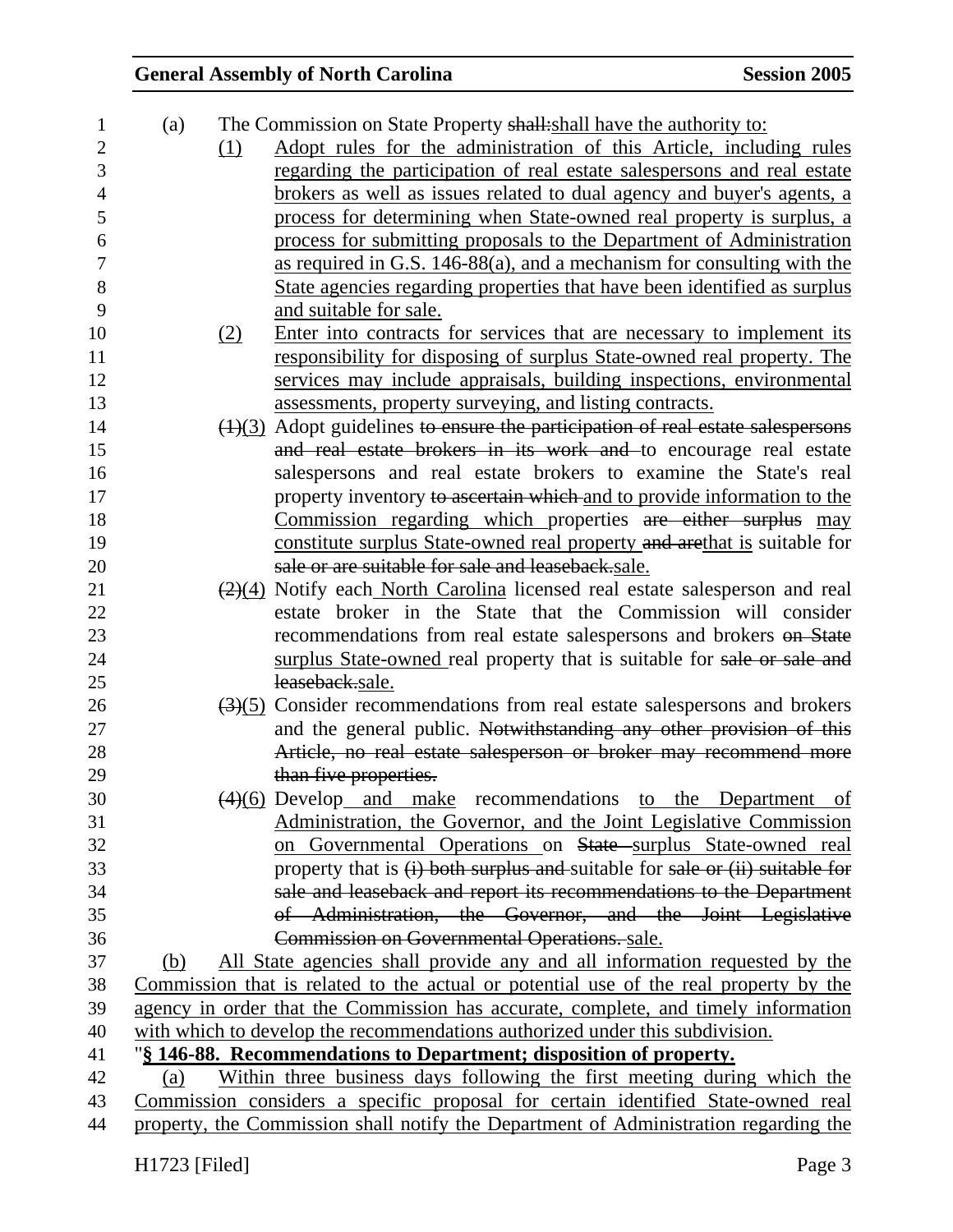1 proposal. The Department of Administration shall determine whether, as of the date of 2 the Commission's first meeting regarding that property, the Department had already 3 been engaged in disposing of the same property. If the Department determines that is it 4 already engaged in disposing of the same property that is the subject of the 5 Commission's proposal, the Department shall inform the Commission within three days 6 of receipt of the Commission's notification, and the Commission shall not pursue the 7 transaction. If the Department is not already engaged in disposing of the same property 8 that is the subject of the Commission's proposal, the Department shall consider the 9 recommendations of the Commission on State Property Commission's proposal and 10 shall provide an advisory respond to them response to the Commission within 6015 11 days of after receiving them.the proposal. In its advisory response, the Department shall 12 either concur with the recommendations recommendation, or set out the reasons it does 13 not concur with them.the recommendation. 14 As used in this subsection, the phrase "already engaged in disposing of the same 15 property" means that the Department of Administration has actively undertaken a 16 review of the specific State property that is the subject of the Commission's proposal 17 and has contacted or begun negotiations with the State agency to which the property is 18 allocated. 19 (b) If the Department concurs that the property shall be sold or sold and leased 20 back, the process for proceeding with the sale or sale and leaseback shall be the same as 21 for other sales of State property 22 (c) If the Department does not concur, the After receipt and consideration of the 23 Department's response under subsection (a) of this section, the Commission shall 24 determine whether to proceed with the transaction. If the Commission determines that 25 the transaction is in the best interest of the State, it shall recommend the sale of the 26 property or the sale and leaseback of the property to the Governor and the Council of 27 State. If the Governor and the Council of State approve the sale, the Department of 28 Administration Commission shall complete the transaction. If the proposed disposition 29 is a sale of State-owned real property with an appraised value of at least twenty-five 30 thousand dollars (\$25,000), the sale shall not be made until after the Commission 31 consults with the Joint Legislative Commission on Governmental Operations. 32 (d) In the instance of a proposed If the Commission undertakes to sale or salesell 33 and leaseback that is undertaken pursuant to this section, the Department the property, 34 the Commission shall enter into an exclusive a contract with the real estate salesperson 35 or broker who recommended the sale or leaseback of the property sale of the property. 36 The contract shall specify that the real estate broker has been retained to obtain an offer 37 that is acceptable to the Department Commission to sell or sell and leaseback the 38 property. In the event the property was recommended by more than one real estate 39 salesperson or broker, the Commission shall allocate the marketing responsibilities of 40 the salespersons or brokers recommending the property and determine the allocation of 41 the brokerage fees. 42 (e) A contract with any real estate salesperson or broker under this Article shall

43 not exceed six months in duration and shall include the conditions for receipt of 44 brokerage fees set forth in G.S. 143-737.as provided in G.S. 146-89. After the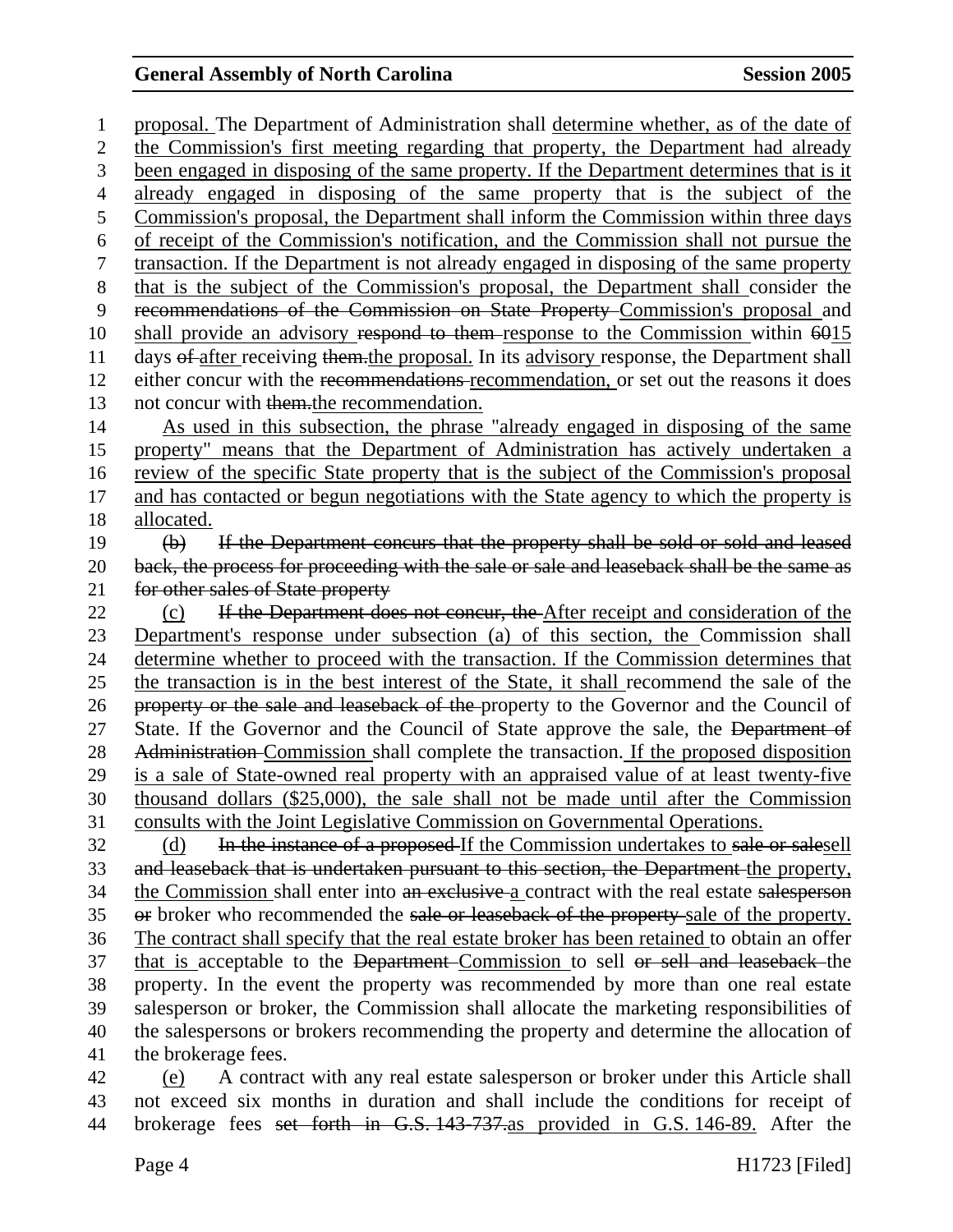| $\mathbf{1}$     |                            | expiration of the exclusive contract, the property shall be sold-or sold and leased back     |
|------------------|----------------------------|----------------------------------------------------------------------------------------------|
| $\overline{2}$   |                            | in the same manner as other real property of the State.according to the provisions of        |
| 3                |                            | Article 7 of this Chapter by the entity that initially undertook to dispose of the property. |
| $\overline{4}$   | (f)                        | Notwithstanding any other provision of this Article, no real estate salesperson              |
| 5                |                            | or real estate broker may recommend more than five properties.                               |
| 6                | "§ 146-89. Brokerage fees. |                                                                                              |
| $\tau$           |                            | Notwithstanding any other provision of Chapter 146 of the General Statutes, this             |
| 8                |                            | Chapter, a real estate salesperson or broker responsible for making a recommendation         |
| $\boldsymbol{9}$ |                            | for the sale or leaseback of State property that has been adopted by the Commission and      |
| 10               |                            | recommended to the Department pursuant to G.S. 143-736 approved by the Council of            |
| 11               |                            | State shall be entitled to brokerage fees only if all of the following conditions are met:   |
| 12               | (1)                        | The real estate salesperson or broker is licensed by the North Carolina                      |
| 13               |                            | Real Estate Commission.                                                                      |
| 14               | (2)                        | The transaction eloses.closes pursuant to a written contract negotiated                      |
| 15               |                            | by the real estate broker.                                                                   |
| 16               | (3)                        | The brokerage fees do not exceed those customary in the industry and                         |
| 17               |                            | are consistent with rules adopted by the Commission.                                         |
| 18               |                            | "§ 146-90. Distribution of proceeds.                                                         |
| 19               | (a)                        | The net proceeds from any disposition of real property made by the                           |
| 20               |                            | Commission under this Article, or by the Department as the result of a recommendation        |
| 21               |                            | by the Commission under this Article, shall be made as follows:                              |
| 22               | (1)                        | According to the provisions of any trust or other instrument of title                        |
| 23               |                            | whereby title to such real property was heretofore acquired or is                            |
| 24               |                            | hereafter acquired.                                                                          |
| 25               | (2)                        | As provided by any other act of the General Assembly.                                        |
| 26               | (3)                        | <u>As provided in G.S. 146-30(d).</u>                                                        |
| 27               | (4)                        | The net proceeds shall be deposited with the State Treasurer.                                |
| 28               | (b)                        | For the purposes of this Article, the term "net proceeds" means the gross                    |
| 29               |                            | amount received from the sale of State-owned real property, less the following amounts:      |
| 30               | (1)                        | Five percent (5%) to be transferred to the State Surplus Real Property                       |
| 31               |                            | Special Fund. If the Fund has a current fund balance of five hundred                         |
| 32               |                            | thousand dollars (\$500,000), this subdivision shall not apply. A                            |
| 33               |                            | smaller percentage of the net proceeds shall be transferred if the                           |
| 34               |                            | transfer of the full amount authorized under this subdivision would                          |
| 35               |                            | result in the Fund exceeding the authorized maximum fund balance.                            |
| 36               | <u>(2)</u>                 | Any brokerage fee as provided in G.S. 146-89.                                                |
| 37               | (3)                        | Ten percent (10%) to be retained by the State agency as provided in                          |
| 38               |                            | subsection (c) of this section, unless G.S. 146-30(d) applies. If                            |
| 39               |                            | G.S. 146-30(d) applies to that State agency, this subdivision shall not                      |
| 40               |                            | apply.                                                                                       |
| 41               | (c)                        | Notwithstanding the other provisions of this section, no amounts shall be                    |
| 42               |                            | deducted under subdivision $(b)(1)$ of this section from the gross proceeds of any sale of   |
| 43               |                            | State-owned lands that are designated as part of any of the following:                       |
| 44               | (1)                        | The Centennial Campus as defined by G.S. 116-198.33(4).                                      |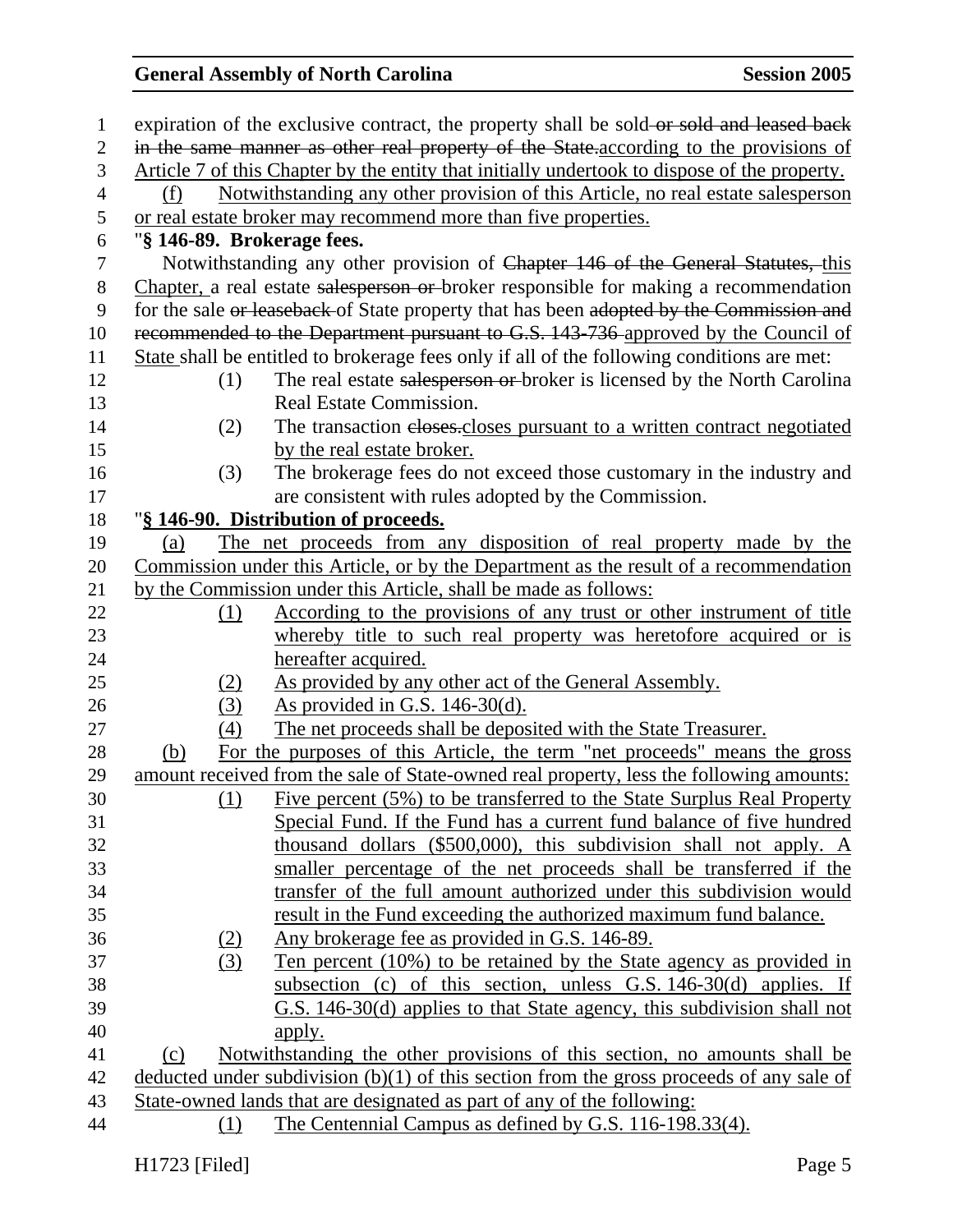|                               | <b>General Assembly of North Carolina</b>                                                 | <b>Session 2005</b> |
|-------------------------------|-------------------------------------------------------------------------------------------|---------------------|
| (2)                           | The Horace Williams Campus as defined by G.S. 116-198.33(4a).                             |                     |
| (3)                           | A Millennial Campus as defined by G.S. 116-198.33(4b).                                    |                     |
|                               | All net proceeds of those dispositions are governed by G.S. 116-36.5.                     |                     |
| (d)                           | Unless otherwise provided for in G.S. 146-30(d), an agency or department                  |                     |
|                               | that managed or controlled State-owned property that is sold under this Article shall     |                     |
|                               | receive the proceeds from subdivision (b)(3) of this section. Upon an appropriation by    |                     |
|                               | the General Assembly, the proceeds may be used only for:                                  |                     |
| (1)                           | Improvements to other facilities controlled or operated by the agency                     |                     |
|                               | or department, including improvements made necessary because of                           |                     |
|                               | space displaced as a result of the sale.                                                  |                     |
| <u>(2)</u>                    | Facility repairs and renovations.                                                         |                     |
| (3)                           | Information technology and equipment for that department or agency.                       |                     |
|                               | "§ 146-91. Creation of Surplus State-Owned Real Property Special Fund.                    |                     |
|                               | There is created the Surplus State-Owned Real Property Special Fund located in the        |                     |
|                               | Office of the State Treasurer. The Fund balance shall not revert but at no time shall the |                     |
|                               | Fund balance exceed three hundred thousand dollars (\$300,000). The Commission shall      |                     |
|                               | use moneys in the Fund for its operations, including expenses incurred as a result of the |                     |
|                               | sale of surplus State-owned real property under this Article.                             |                     |
| " <u>§ 146-92. Reporting.</u> |                                                                                           |                     |
|                               | The Commission shall report quarterly to the Joint Legislative Commission on              |                     |
|                               | Governmental Operations on its activities, including an accounting of all property sales, |                     |
|                               | uses of the funds deposited into the Surplus State-Owned Real Property Special Fund,      |                     |
| and the status of the Fund."  |                                                                                           |                     |
|                               | <b>SECTION 3.</b> G.S. 146-2 reads as rewritten:                                          |                     |
|                               | "§ 146-2. Department of Administration given control of certain State lands;              |                     |
|                               | disposition of those lands by the Department or the Commission on State                   |                     |
|                               | <b>Property; general powers.</b>                                                          |                     |
| (a)                           | The power to manage, control, and dispose of the vacant and unappropriated                |                     |
|                               | lands, swamplands, lands acquired by the State by virtue of being sold for taxes, and     |                     |
|                               | submerged lands is hereby vested in the Department of Administration, subject to rules    |                     |
|                               | and regulations adopted by the Governor and approved by the Council of State, and         |                     |
|                               | subject to the provisions of this Subchapter. Notwithstanding the preceding sentence,     |                     |
|                               | the Commission on State Property shall have the authority to dispose of property under    |                     |
|                               | this Subchapter as provided in Article 19 of this Chapter.                                |                     |
| (b)                           | The Department of Administration shall have the following general powers                  |                     |
|                               | and duties with respect to those lands:                                                   |                     |
| (1)                           | To take such measures as it deems necessary to establish, protect,                        |                     |
|                               | preserve, and enhance the interest of the State in those lands, and to                    |                     |
|                               | call upon the Attorney General for legal assistance in performing this                    |                     |
|                               | duty.                                                                                     |                     |
| (2)                           | Subject to the approval of the Governor and Council of State, to adopt                    |                     |
|                               | such rules and regulations at it may deem necessary to carry out its                      |                     |
|                               | duties under the provisions of this Subchapter."                                          |                     |
|                               | <b>SECTION 4.</b> G.S. 146-4 reads as rewritten:                                          |                     |
|                               |                                                                                           |                     |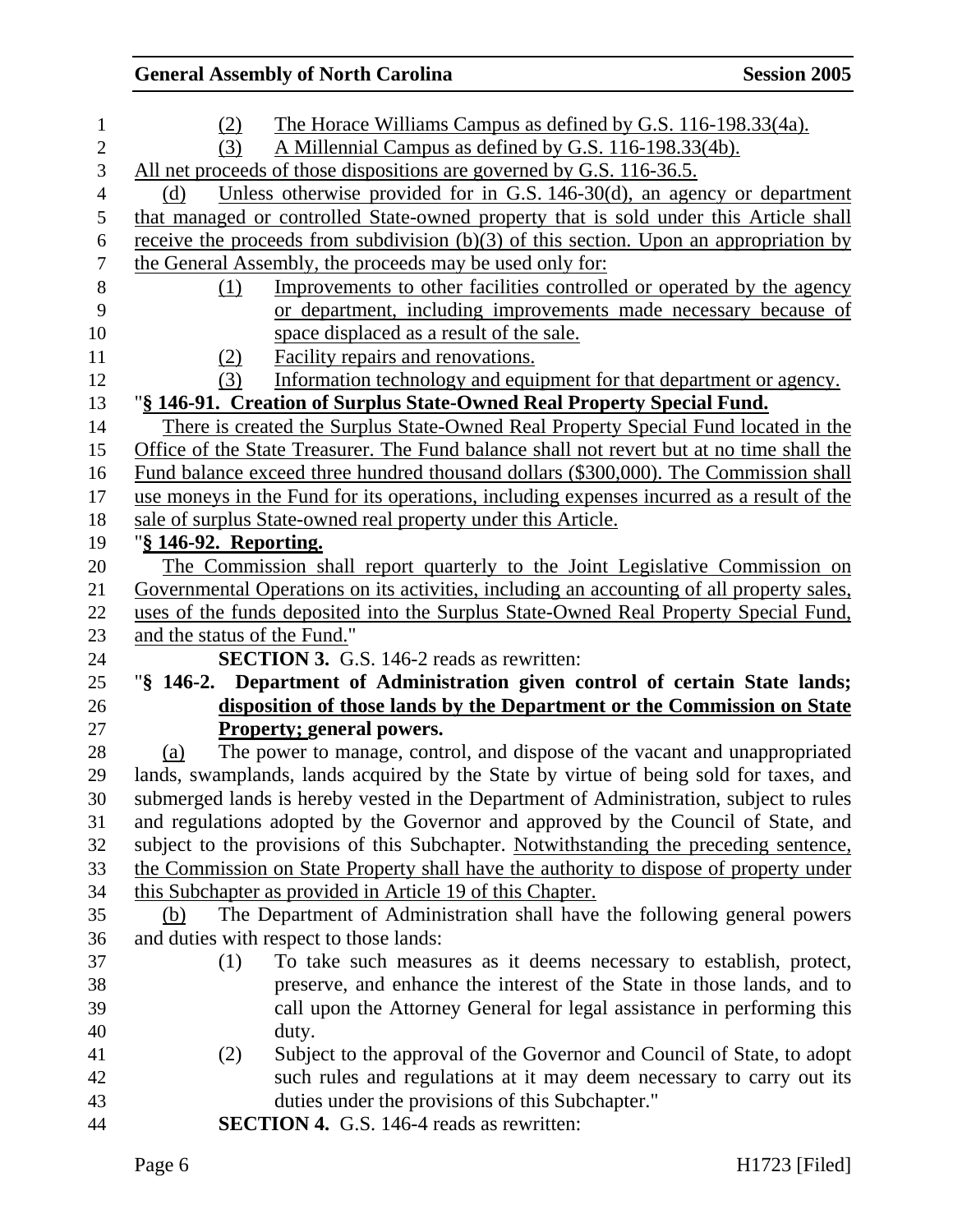#### 1 "**§ 146-4. Sales of certain lands; procedure; deeds; disposition of proceeds.**

2 The Department of Administration or the Commission on State Property may sell the 3 vacant and unappropriated lands, swamplands, and lands acquired by the State by virtue 4 of being sold for taxes, at public or private sale, at such times, upon such consideration, 5 in such portions, and upon such terms as are deemed proper by the Department or the 6 Commission and approved by the Governor and Council of State. Every deed conveying 7 any part of those lands in fee shall be executed in the manner required by G.S. 146-74 8 through 146-78, and shall be approved by the Governor and Council of State as therein 9 required. The net proceeds of all such sales by the Department of those lands shall be 10 paid into the State Literary Fund. Whenever negotiations are begun by the Department 11 for the purpose of selling swampland or the timber thereon, the Department shall 12 promptly notify the State Board of Education of that fact. If the Board deems the 13 proposed sale inadvisable, it may so inform the Governor and Council of State, who 14 may give due consideration to the representations of the Board in determining whether 15 to approve or disapprove the proposed transaction. The net proceeds of all sales by the 16 Commission shall be distributed as provided in G.S. 146-90."

17 **SECTION 5.** G.S. 146-15 reads as rewritten:

### 18 "**§ 146-15. Definition of net proceeds.**

19 (a) For the purposes of this Subchapter, and unless the sale was undertaken by 20 the Commission on State Property, the term "net proceeds" means the gross amount 21 received from the sale, lease, rental, or other disposition of any State lands, less

- 
- 
- 22 (1) Such expenses incurred incident to that sale, lease, rental, or other 23 disposition as may be allowed under rules and regulations adopted by 24 the Governor and approved by the Council of State; and

25 (2) Repealed by Session Laws 1993, c. 553, s. 52.

26 (3) A service charge to be paid into the State Land Fund.

27 The amount or rate of such service charge shall be fixed by rules and regulations 28 adopted by the Governor and approved by the Council of State, but as to any particular 29 sale, lease, rental, or other disposition, it shall not exceed ten percent (10%) of the gross 30 amount received from such sale, lease, rental, or other disposition. Notwithstanding any 31 other provision of this Subchapter, no service charge shall be paid into the State Land 32 Fund from proceeds derived from the sale of land or products of land owned or held for 33 the use of the Wildlife Resources Commission, or purchased or acquired with funds of 34 the Wildlife Resources Commission."

#### 35 **SECTION 6.** G.S. 146-27 reads as written:

### 36 "**§ 146-27. The role of the Department of Administration and Commission on State** 37 **Property in sales, leases, and rentals.**

38 (a) General. – Every Except as provided in Article 19 of this Chapter, every sale, 39 lease, rental, or gift of land owned by the State or by any State agency shall be made by 40 the Department of Administration and approved by the Governor and Council of State. 41 A lease or rental of land owned by the State may not exceed a period of 99 years. The 42 Department of Administration may initiate proceedings for sales, leases, rentals, and 43 gifts of land owned by the State or by any State agency.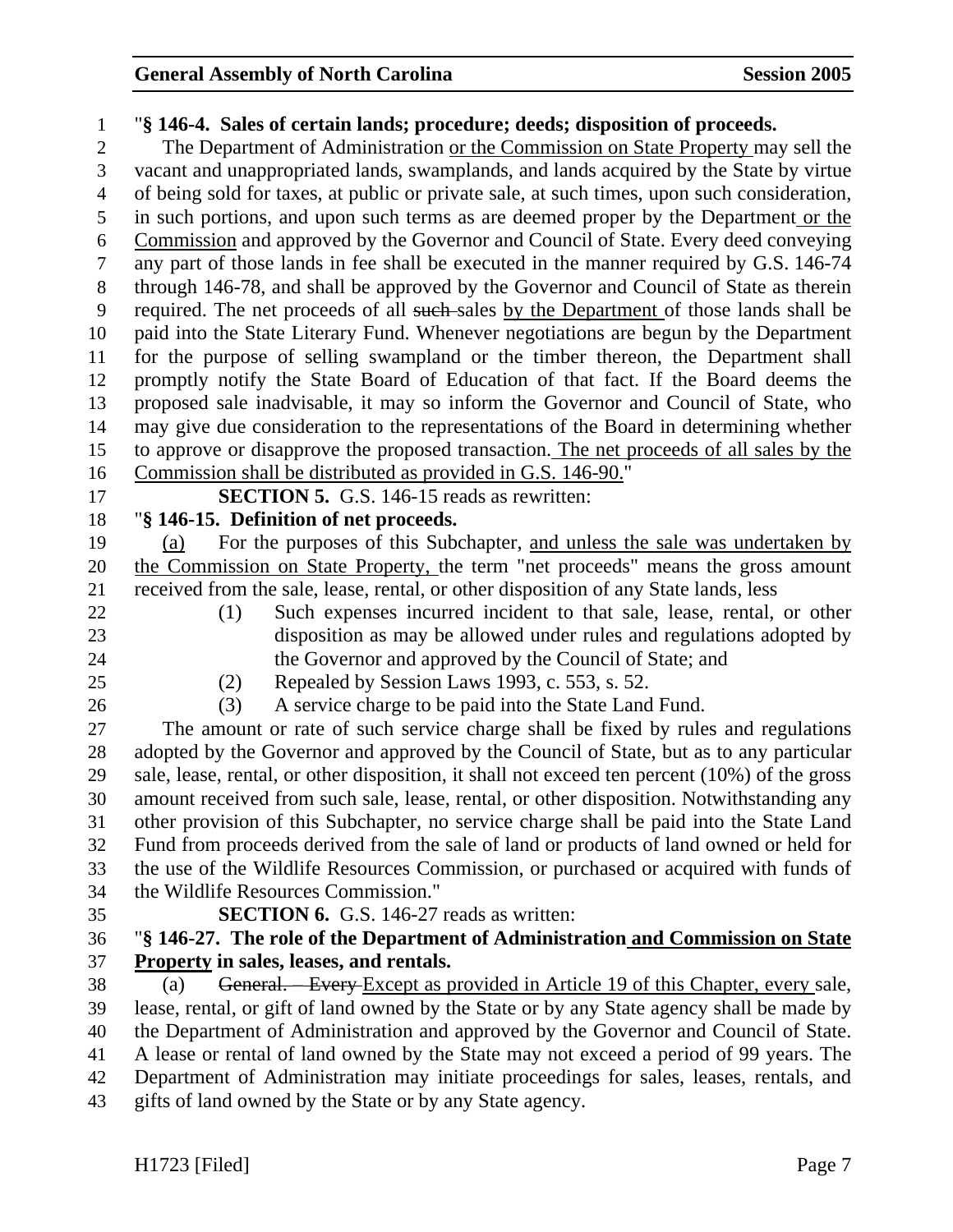| 1                | <b>Large Disposition.</b> If a proposed disposition is a sale or gift of land with an<br>(b) |
|------------------|----------------------------------------------------------------------------------------------|
| $\overline{c}$   | appraised value of at least twenty-five thousand dollars (\$25,000), the sale or gift shall  |
| 3                | not be made until after consultation with the Joint Legislative Commission on                |
| $\overline{4}$   | Governmental Operations. Operations regardless of whether the transaction will be            |
| 5                | undertaken by the Administration or the Commission on State Property."                       |
| 6                | <b>SECTION 7.</b> G.S. 146-28 reads as rewritten:                                            |
| $\boldsymbol{7}$ | $\frac{1}{2}$ 146-28.<br>Agency must file application with Department; Department or         |
| 8                | <b>Commission: Department or Commission must investigate.</b>                                |
| 9                | Any State agency desiring to sell, lease, or rent any land owned by the State<br>(a)         |
| 10               | or by any State agency shall file with the Department of Administration or the               |
| 11               | Commission on State Property an application setting forth the facts relating to the          |
| 12               | proposed transaction, and shall furnish the Department or the Commission with such           |
| 13               | any additional information as the Department or the Commission may request relating          |
| 14               | thereto-request regarding the application. Nothing in this section shall be construed to     |
| 15               | expand the authority of the Commission provided in Article 19 of this Chapter.               |
| 16               | Upon receipt of such the application, the Department of Administration both<br>(b)           |
| 17               | the Department and the Commission shall proceed as follows:                                  |
| 18               | The entity that received the application shall promptly notify in writing<br>(1)             |
| 19               | the other entity of the application.                                                         |
| 20               | The entity receiving the written notification shall review its current<br>(2)                |
| 21               | files to determine whether it has already undertaken to investigate                          |
| 22               | whether the property that is the subject of the application is surplus                       |
| 23               | State-owned real property.                                                                   |
| 24               | If the entity that receives the written notification determines that it has<br>(3)           |
| 25               | already undertaken the work described in subdivision (2) of this                             |
| 26               | subsection, it shall promptly inform the entity that sent the written                        |
| 27               | notice.                                                                                      |
| 28               | The entity that receives the information under subdivision (3) of this<br>(4)                |
| 29               | subsection shall direct the agency that submitted the application that                       |
| 30               | the application to forward the application to the entity that has already                    |
| 31               | undertaken the work.                                                                         |
| 32               | Subject to the requirements of subsection (b) of this section, the entity that<br>(c)        |
| 33               | receives the application shall promptly investigate all aspects of the proposed              |
| 34               | transaction, including particularly present and future State need for the land proposed to   |
| 35               | be conveyed, leased, or rented."                                                             |
| 36               | <b>SECTION 8.</b> G.S. 146-29 reads as rewritten:                                            |
| 37               | "§ 146-29. Procedure for sale, lease, or rental.                                             |
| 38               | If, after investigation, the Department of Administration determines that it is<br>(a)       |
| 39               | in the best interest of the State that land be sold, leased, or rented, the Department shall |
| 40               | proceed with its sale, lease, or rental, as the case may be, in accordance with rules        |
| 41               | adopted by the Governor and approved by the Council of State. The Department shall           |
| 42               | adopt rules for notifying the Commission on State Property when the Department is            |
| 43               | investigating the sale of State land.                                                        |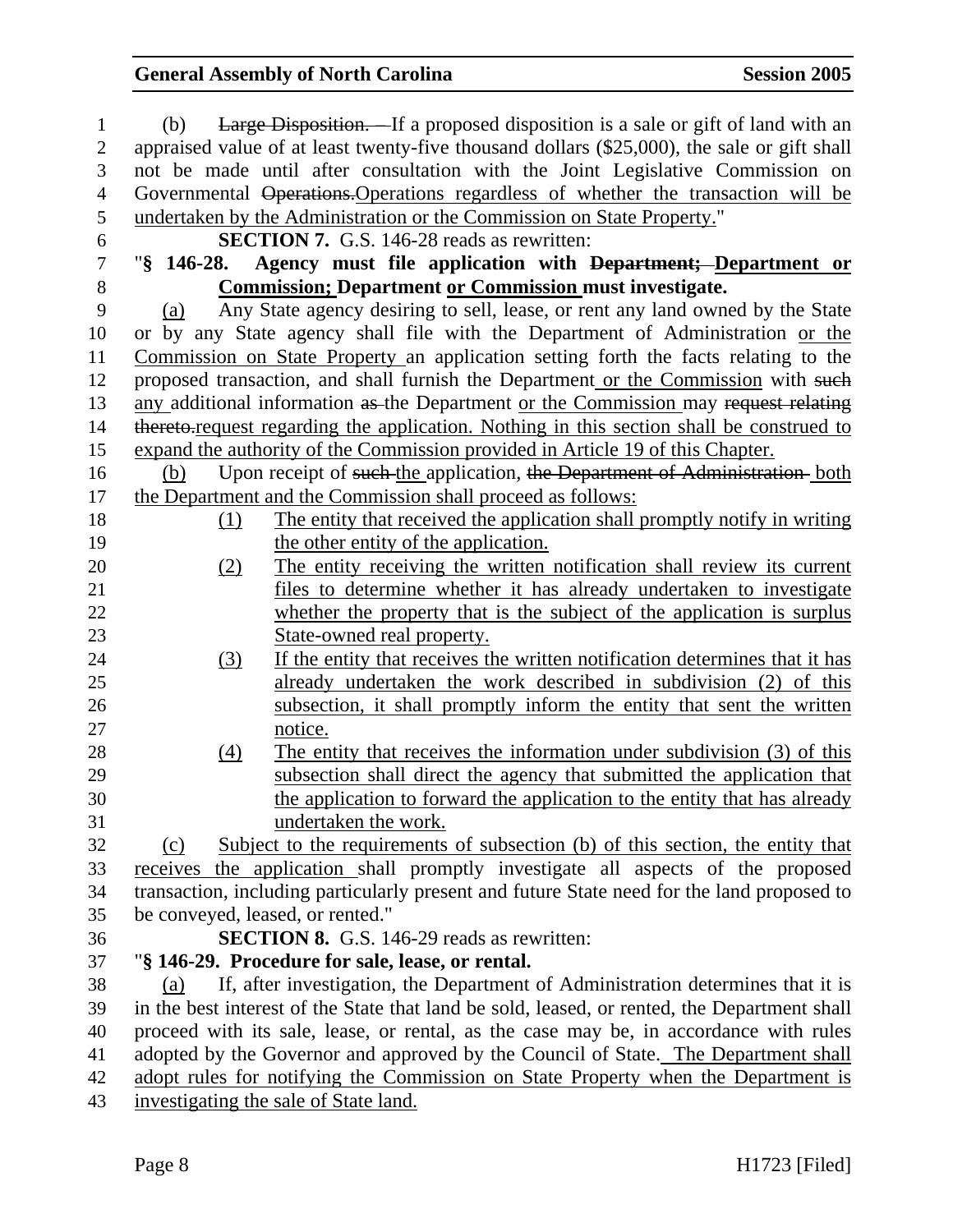| $\mathbf{1}$   | If the Commission determines that the State-owned real property is surplus<br>(b)               |
|----------------|-------------------------------------------------------------------------------------------------|
| $\mathbf{2}$   | and suitable for sale, the Commission shall proceed as provided in Article 19 of this           |
| 3              | <u>Chapter.</u>                                                                                 |
| $\overline{4}$ | If an agreement of sale, lease, or rental is reached, the proposed transaction<br>(c)           |
| 5              | shall then be submitted to the Governor and Council of State for their approval or              |
| 6              | disapproval. Every conveyance in fee of land owned by the State or by any State agency          |
| 7              | shall be made and executed in the manner prescribed in G.S. 146-74 through 146-78."             |
| $8\,$          | <b>SECTION 9.</b> G.S. 146-30 reads as rewritten:                                               |
| 9              | "§ 146-30. Application of net proceeds.                                                         |
| 10             | The net proceeds of any disposition made in accordance with under this<br>(a)                   |
| 11             | Subchapter shall be handled in accordance with according to the following priority:             |
| 12             | First, inIn accordance with the provisions of any trust or other<br>(1)                         |
| 13             | instrument of title whereby title to such real property was heretofore                          |
| 14             | acquired or is hereafter acquired; second, acquired.                                            |
| 15             | as As provided by any other act of the General Assembly; third,<br>(2)                          |
| 16             | Assembly.                                                                                       |
| 17             | the The net proceeds shall be deposited with the State Treasurer.<br>(3)                        |
| 18             | Provided, however, nothing herein Subsection (a) of this section shall be<br>$\left( a1\right)$ |
| 19             | construed as prohibiting the disposition of any State lands by exchange for other lands,        |
| 20             | but if lands. If the appraised value in fee simple of any property involved in the              |
| 21             | exchange is at least twenty-five thousand dollars (\$25,000), then such the exchange may        |
| 22             | not be made without consultation with the Joint Legislative Commission on                       |
| 23             | Governmental Operations.                                                                        |
| 24             | For the purposes of this Subchapter, the term "net proceeds" means the gross<br>(b)             |
| 25             | amount received from the sale, lease, rental, or other disposition of any State lands, less     |
| 26             | Such expenses incurred incident to that sale, lease, rental, or other<br>(1)                    |
| 27             | disposition as may be allowed under rules and regulations adopted by                            |
| 28             | the Governor and approved by the Council of State; and                                          |
| 29             | Repealed by Session Laws 1993, c. 553, s. 52.2.<br>(2)                                          |
| 30             | A service charge to be paid into the State Land Fund.<br>(3)                                    |
| 31             | (b1) Notwithstanding the other provisions of this section, no service charge into               |
| 32             | the State Land Fund shall be deducted from or levied against the proceeds of any                |
| 33             | disposition by lease, rental, or easement of State lands that are designated as part of of      |
| 34             | any of the following:                                                                           |
| 35             | $the$ -The Centennial Campus as defined by G.S. 116-198.33(4),<br>(1)                           |
| 36             | G.S. $116-198.33(4)$ .                                                                          |
| 37             | that are designated as part of the The Horace Williams Campus as<br>(2)                         |
| 38             | defined by G.S. 116-198.33(4a), G.S. 116-198.33(4a).                                            |
| 39             | or that are designated as part of $a \Delta$ Millennial Campus as defined by<br>(3)             |
| 40             | G.S. 116-198.33(4b).                                                                            |
| 41             | All net proceeds of those dispositions are governed by G.S. 116-36.5.                           |
| 42             | The amount or rate of such service charge under subdivision $(b)(3)$ of this<br>(c)             |
| 43             | section shall be fixed by rules and regulations adopted by the Governor and approved by         |
| 44             | the Council of State, but as to any particular sale, lease, rental, or other disposition, it    |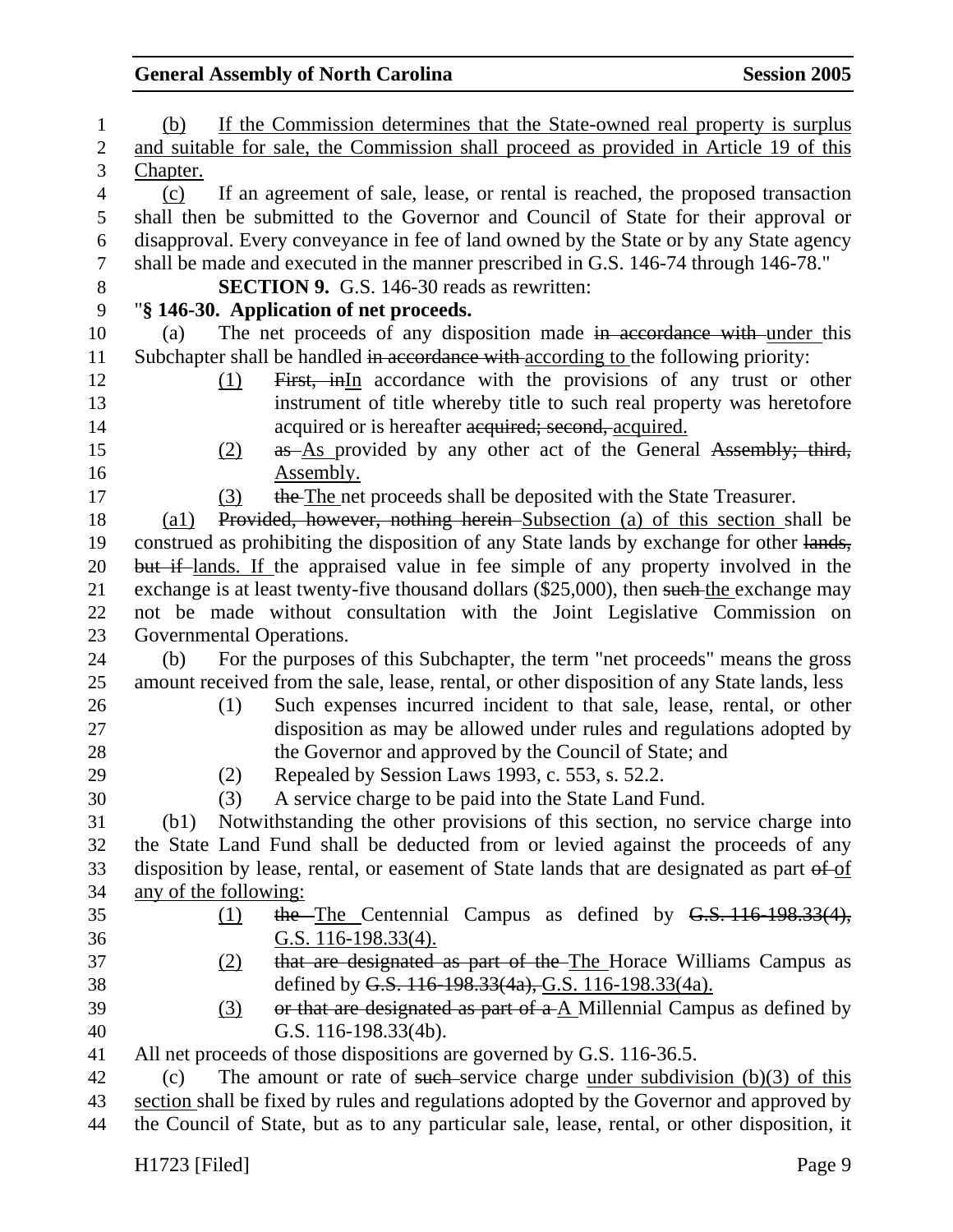| $\mathbf{1}$     |                               | shall not exceed ten percent (10%) of the gross amount received from such sale, lease, |
|------------------|-------------------------------|----------------------------------------------------------------------------------------|
| $\overline{2}$   | rental, or other disposition. |                                                                                        |
| 3                | (d)                           | Notwithstanding any other provision of this Subchapter, the net proceeds               |
| $\overline{4}$   |                               | derived from any of the following transactions shall be distributed as follows:        |
| 5                | (1)                           | the The sale of land or products of land owned by or under the                         |
| 6                |                               | supervision and control of the Wildlife Resources Commission, or                       |
| $\boldsymbol{7}$ |                               | acquired or purchased with funds of that Commission, shall be paid                     |
| $8\,$            |                               | into the Wildlife Resources Fund.                                                      |
| 9                | (2)                           | Provided, however, the net proceeds derived from the The sale of land                  |
| 10               |                               | or timber from land owned by or under the supervision and control of                   |
| 11               |                               | the Department of Agriculture and Consumer Services shall be                           |
| 12               |                               | deposited with the State Treasurer in a capital improvement account to                 |
| 13               |                               | the credit of the Department of Agriculture and Consumer Services, to                  |
| 14               |                               | be used for such specific capital improvement projects or other                        |
| 15               |                               | purposes as are provided by transfer of funds from those accounts in                   |
| 16               |                               | the Capital Improvement Appropriations Act.                                            |
| 17               | (3)                           | Provided further, the net proceeds derived from the The sale of park                   |
| 18               |                               | land owned by or under the supervision and control of the Department                   |
| 19               |                               | of Environment and Natural Resources shall be deposited with the                       |
| 20               |                               | State Treasurer in a capital improvement account to the credit of the                  |
| 21               |                               | Department of Administration to be used for the purpose of park land                   |
| 22               |                               | acquisition as provided by transfer of funds from those accounts in the                |
| 23               |                               | Capital Improvement Appropriations Act. In the Capital Improvement                     |
| 24               |                               | Appropriations Act, line items for purchase of park and agricultural                   |
| 25               |                               | lands will be established for use by the Departments of Administration                 |
| 26               |                               | and Agriculture. The use of such funds for any specific capital                        |
| 27               |                               | improvement project or land acquisition is subject to approval by the                  |
| 28               |                               | Director of the Budget. No other use may be made of funds in these                     |
| 29               |                               | line items without approval by the General Assembly except for                         |
| 30               |                               | incidental expenses related to the project or land acquisition.                        |
| 31               |                               | Additionally with the approval of the Director of the Budget, either                   |
| 32               |                               | Department may request funds from the Contingency and Emergency                        |
| 33               |                               | Fund when the necessity of prompt purchase of available land can be                    |
| 34               |                               | demonstrated and funds in the capital improvement accounts are                         |
| 35               |                               | insufficient.                                                                          |
| 36               | (4)                           | Provided further, the net proceeds derived from the The sale of any                    |
| 37               |                               | portion of the land in or around the unincorporated area known as                      |
| 38               |                               | Butner on or after July 1, 1980, shall be deposited with the State                     |
| 39               |                               | Treasurer in a capital improvement account to the credit of the                        |
| 40               |                               | Hospital to provide water and sewers and to bring those streets in the                 |
| 41               |                               | unincorporated area known as Butner not on the State highway system                    |
| 42<br>43         |                               | up to standards adequate for acceptance on the system, according to a                  |
| 44               |                               | plan adopted by the Department of Administration, and the Office of                    |
|                  |                               | State Budget and Management, with the approval of the Board of                         |